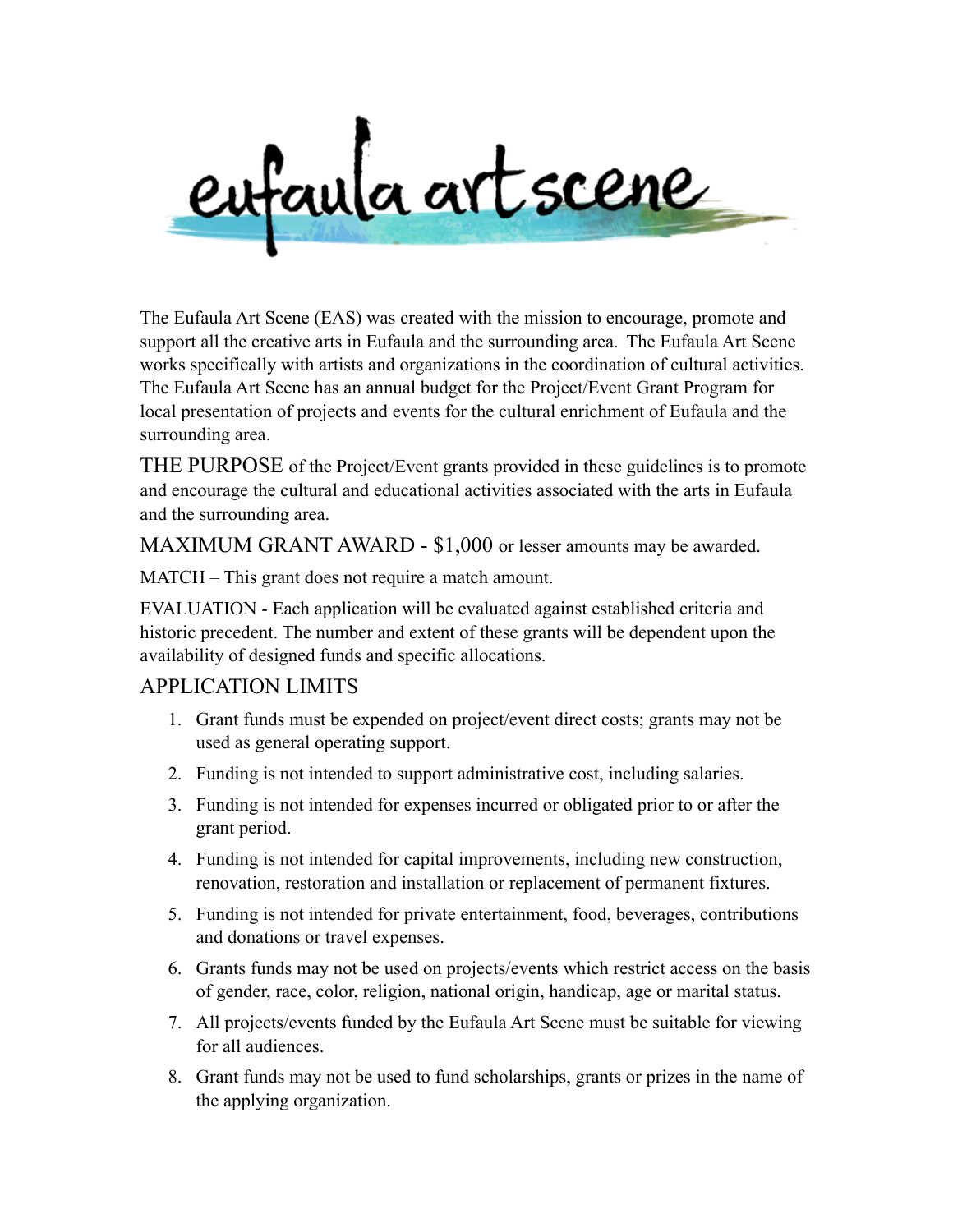# **ELIGIBILITY**

- 1. An individual or organization may submit only one application per calendar year.
- 2. Applicants must be located in Eufaula area and primarily composed of local persons.
- 3. Applicants must be properly established and existing under Alabama law and in good standing with all legal requirements of the State of Alabama. Applicants may be required to provide Eufaula Art Scene with proof of 501c3 status.
- 4. Applicants must provide a complete financial statement for its last event and a budget for the proposed event.
- 5. The individual or organization must as its primary function present, sponsor, exhibit or otherwise offer for public consumption programs or activities in any one or combination of the following disciplines: historic preservation/restoration; arts in education; music; dance; folk arts; or collections or exhibitions of historical, archeological, scientific, or ethnic artifacts, handiwork or objects; or projects or programs in the creative arts sponsored by an educational entity.
- 6. All Eufaula Art Scene Project/Event Grant recipients must file a final report with the Eufaula Art Scene. Final Reports are due no later than 30 days after completion of the recipient's project.

# FUNDING PROCEDURES

1. All projects/events must take place and award grants be expended during the period of January 1 through December 31 following the award date. Grants must be expended for the purpose for which it was awarded and cannot be used for other purposes.

Submitted applications will be accepted and reviewed once a year at a regularly scheduled board meeting of the Eufaula Art Scene. The dates for submission and review meetings are as follows:

#### **Applicant submission deadline: September 1, 2022**

Review and Presentation meeting NLT: September 30, 2022 Approval or disapproval by Eufaula Art Scene NLT: October 30, 2022 **Final report deadline: 30 days after completion of project/event.**

- 2. There will be a public notice confirming the meeting dates. Applicants are not required but are encouraged to attend the review and approval meetings.
- 3. Applications received after the submission deadline will not be considered for funding during the Eufaula Art Scene fiscal year and will be returned to the sponsoring organization or individual.
- 4. Applications that are not complete or do not adhere to the stated guidelines will be returned to the sponsoring organization or individual without action.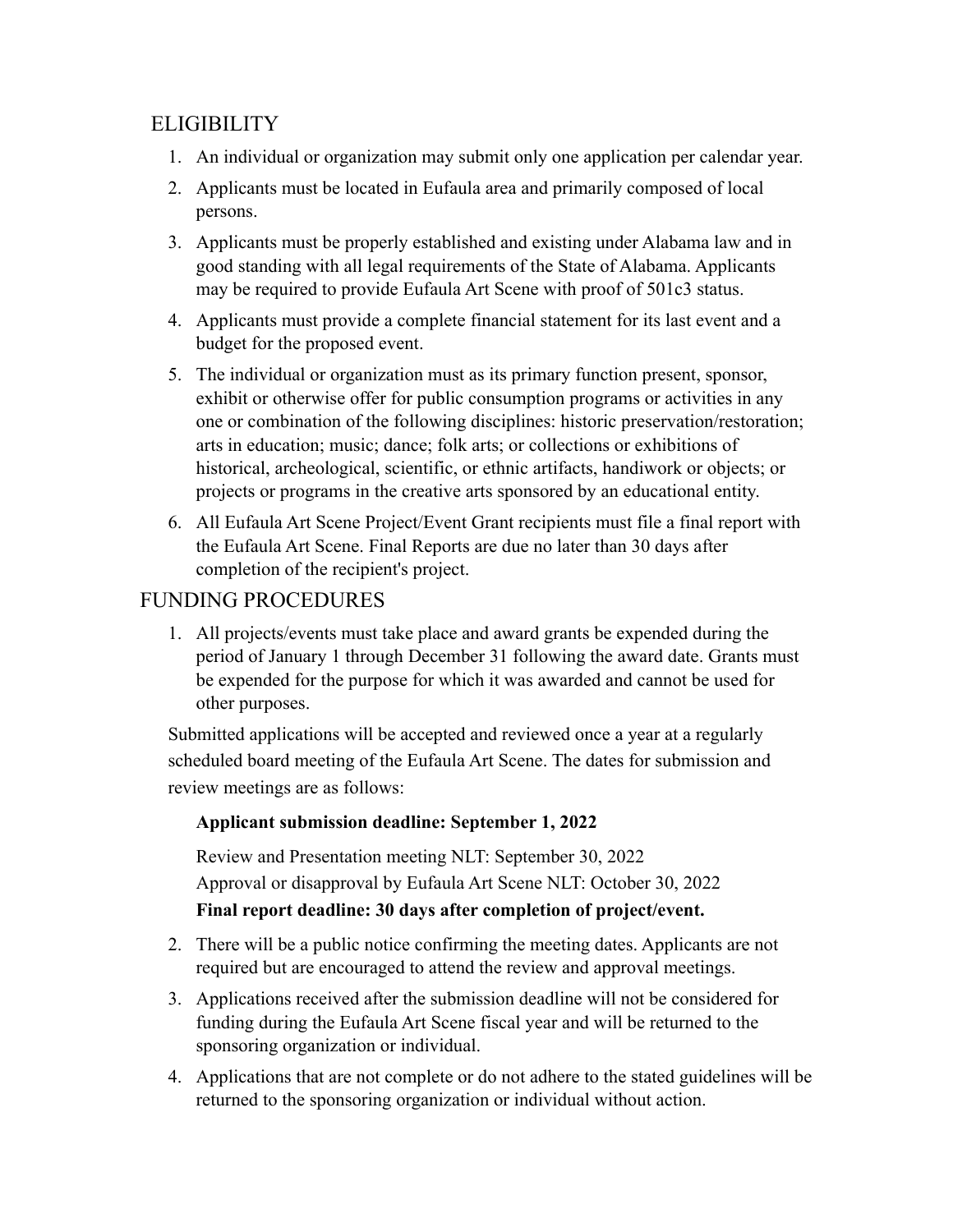- 5. Submit one original and optional support materials to: **Eufaula Art Scene, Grant Applications, PO Box 1817, Eufaula, Alabama 36072.**
- 6. All materials and attachments become the property of Eufaula Art Scene.
- 7. Applicants are asked not to contact members of the EAS. The EAS may call upon a member of the applicant's organization during the review process.

# REPORTING REQUIREMENTS

- 1. Sign Award Agreement (grant disbursed upon receipt of signed Award Agreement).
- 2. Funded projects/events MUST recognize the Eufaula Art Scene in all appropriate advertising material for the funded project/event by including the Eufaula Art Scene logo and the phrase: "Sponsored in part by the Eufaula Art Scene ".
- 3. Provide a Final Report and any supporting documentation to indicate the use of the grant money. The Final Report is due no later than 30 days after end of project/event.

# REVIEW CRITERIA & SCORING

The maximum grant award for organizations receiving a Eufaula Art Scene Project/Event Grant Program award is \$1,000. All grant amounts are based on available funds. An average of at least 75.0 quality points out of possible 100 points must be earned to be eligible for a Project/Event award. There is absolutely no guarantee of annual funding or entitlement to any applicant. All decisions by the Eufaula Art Scene Board are final. Grant applications shall be evaluated according to the following criteria:

- Up to 15 points The demonstrated need for the project/event.
- Up to 15 points Enhancement of the arts in Eufaula and surrounding area.

Up to 15 points - Quality of the project/event.

- Up to 15 points Marketing and promotion plan for the project/event.
- Up to 15 points Demonstration of effective management of resources.
- Up to 15 points Educational or lifelong learning component to foster future audiences.

Up to 10 points – Innovation of the project/event.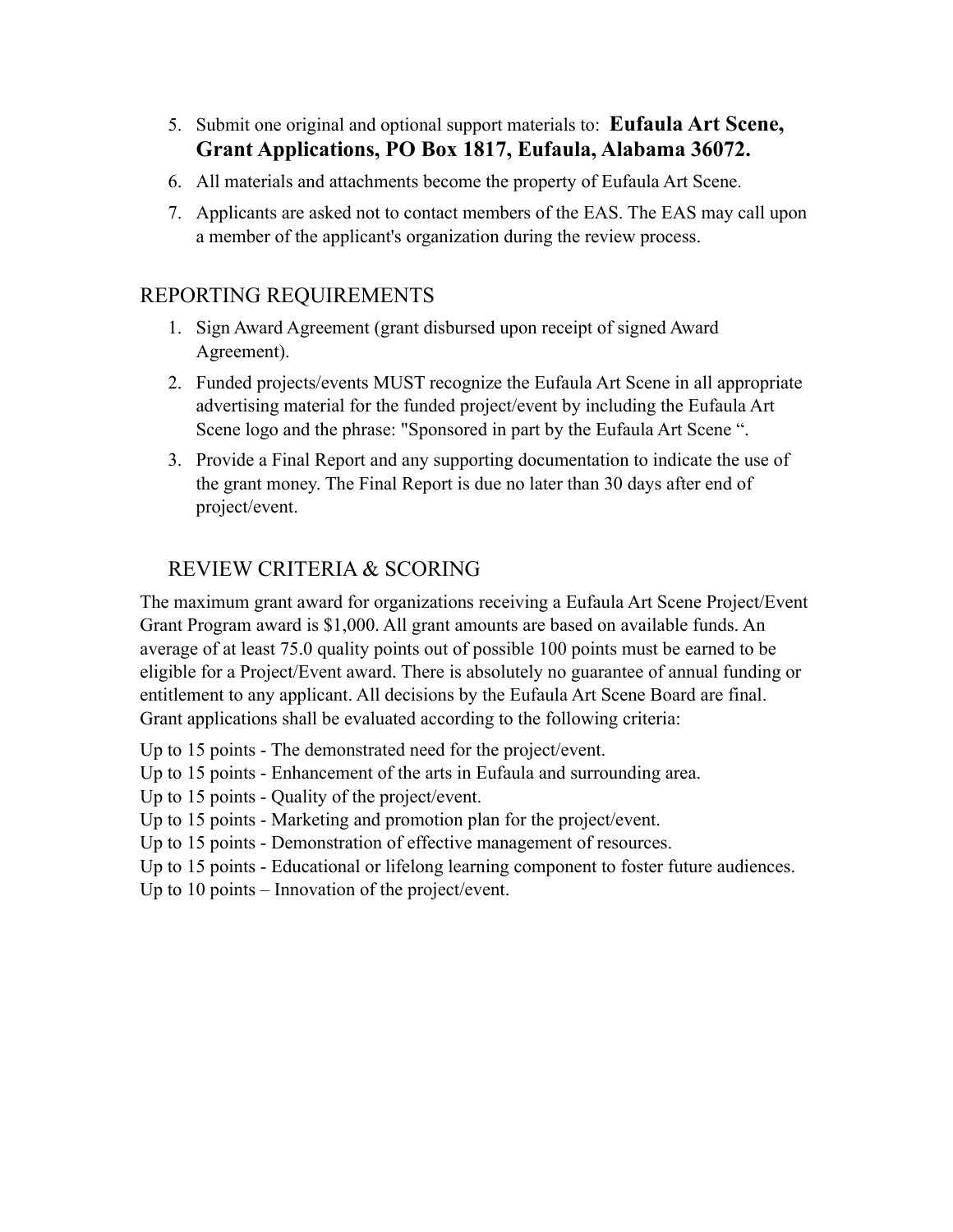#### SPECIAL PROJECT/EVENT GRANT FUND APPLICATION

DIRECTIONS: Type or print and complete all items. Attach additional pages if necessary. The burden is upon the applicant to complete the application and to provide all information required. No incomplete application will be considered.

|                                                                            |  | Address: City: City: State: Zip:                                                                                                                                 |  |
|----------------------------------------------------------------------------|--|------------------------------------------------------------------------------------------------------------------------------------------------------------------|--|
|                                                                            |  | Web Site:                                                                                                                                                        |  |
|                                                                            |  |                                                                                                                                                                  |  |
|                                                                            |  | Is your project or event accessible to persons with disabilities?                                                                                                |  |
| the control of the control of the control of the control of the control of |  |                                                                                                                                                                  |  |
|                                                                            |  |                                                                                                                                                                  |  |
|                                                                            |  |                                                                                                                                                                  |  |
| <u> Liberal Maria de la P</u>                                              |  |                                                                                                                                                                  |  |
|                                                                            |  |                                                                                                                                                                  |  |
|                                                                            |  |                                                                                                                                                                  |  |
|                                                                            |  | Phone: $\frac{Fax}{ax}$ Fax: $\frac{Fax}{ax}$ Email: $\frac{Fax}{ax}$<br>3. Grant Category (Please circle the one category below for which funding is requested) |  |

4. Provide a brief description of your project/event, including the estimated number of people your project/event will benefit.

5. Description of your budget for the project/event (include all funding sources other than this EAS grant).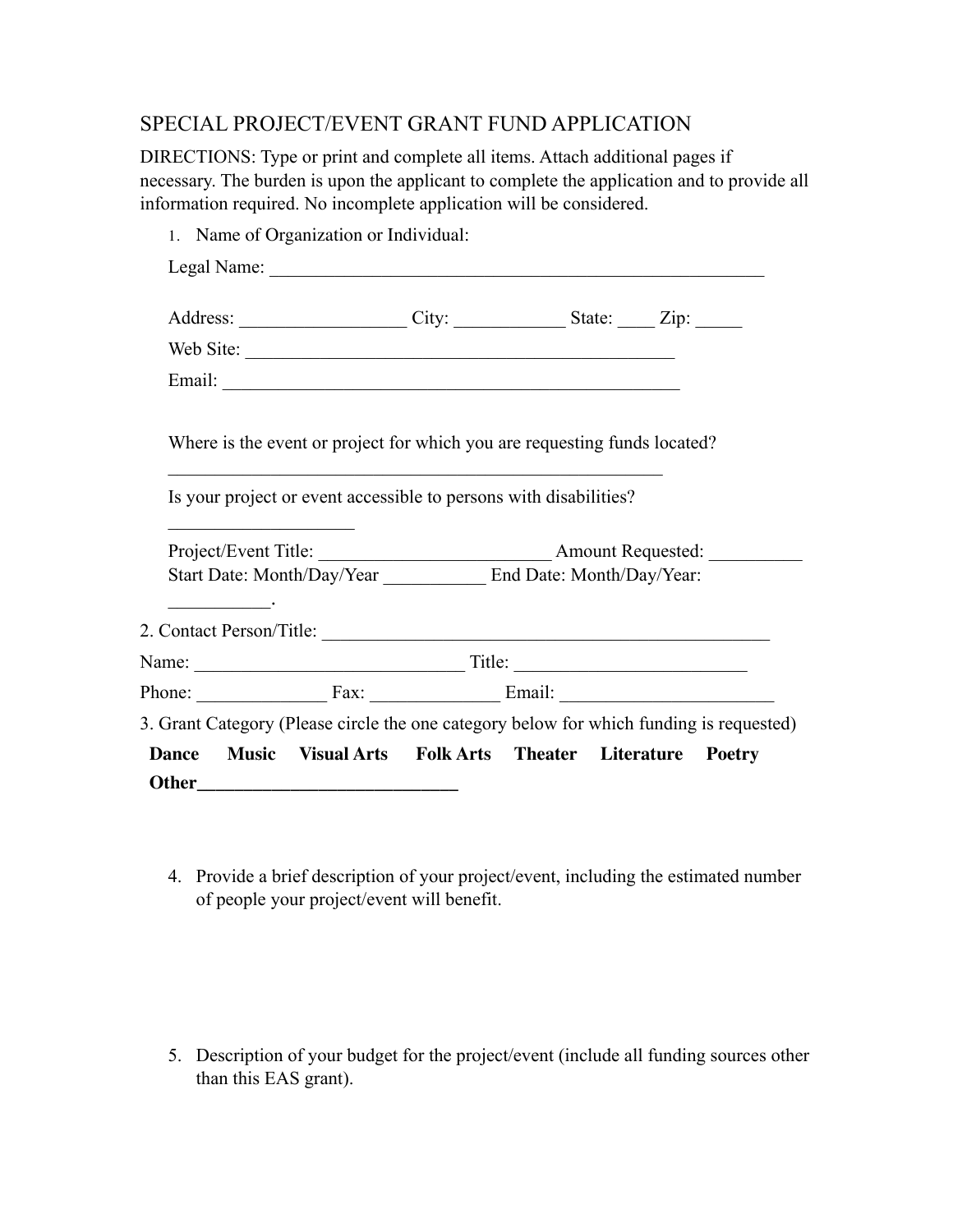- 6. Names and qualifications of key participants.
- 7. Have you received an EAS grant in the past? \_\_\_\_\_\_\_\_\_\_If yes, indicate name and date (s) of event/project and amount received.

| Corporate Sponsorships: (please provide list) \$                                                                                                                                                                              |
|-------------------------------------------------------------------------------------------------------------------------------------------------------------------------------------------------------------------------------|
| Grants: (other than EAS grant requested) \$                                                                                                                                                                                   |
|                                                                                                                                                                                                                               |
| $s$ and the contract of the contract of $s$                                                                                                                                                                                   |
| $s$ and $s$ and $s$ and $s$ and $s$ and $s$ and $s$ and $s$ and $s$ and $s$ and $s$ and $s$ and $s$ and $s$ and $s$ and $s$ and $s$ and $s$ and $s$ and $s$ and $s$ and $s$ and $s$ and $s$ and $s$ and $s$ and $s$ and $s$ a |
| s                                                                                                                                                                                                                             |
|                                                                                                                                                                                                                               |
|                                                                                                                                                                                                                               |
|                                                                                                                                                                                                                               |
| In-kind contributions of services, equipment, accommodations, advertising (please                                                                                                                                             |
|                                                                                                                                                                                                                               |
|                                                                                                                                                                                                                               |
|                                                                                                                                                                                                                               |
|                                                                                                                                                                                                                               |
|                                                                                                                                                                                                                               |
|                                                                                                                                                                                                                               |
|                                                                                                                                                                                                                               |
| Other Paint supplies and frame for gallery\$                                                                                                                                                                                  |
|                                                                                                                                                                                                                               |
|                                                                                                                                                                                                                               |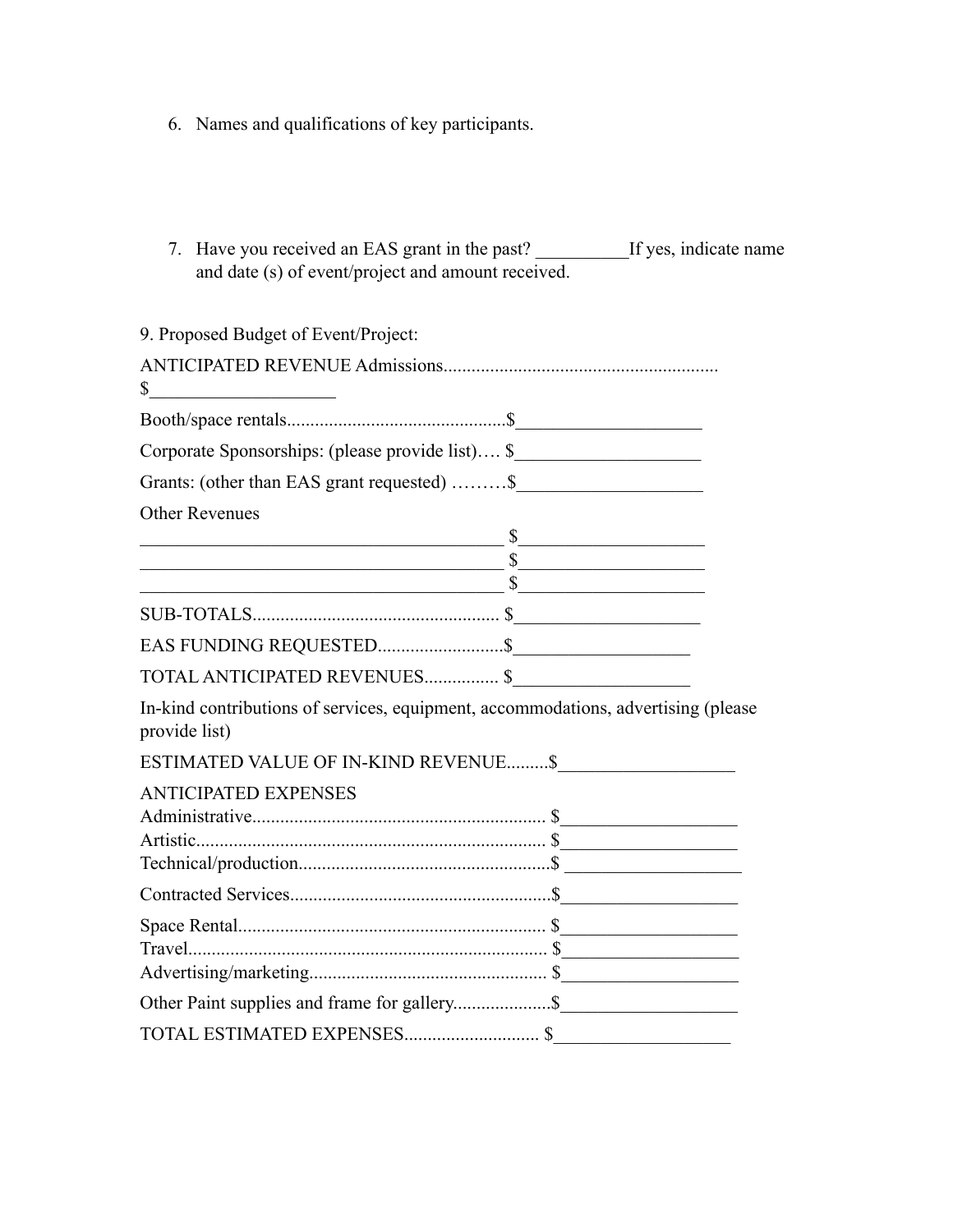9. How will the project/event showcase the arts in the Eufaula area?

10.

#### ORGANIZATION ONLY:

 $\mathcal{L}_\text{max}$ 

Is your organization a not-for-profit, tax-exempt Alabama corporation?

Where is this organization located?

Provide a brief narrative history of your organization, including its mission statement.

INDIVIDUAL ONLY:

Do you have an Alabama Sales Tax License? Please include with application.

11. Submit one original and 8 copies of the completed application. Mail to: Eufaula Art Scene, Grant Applications, PO Box 1817, Eufaula, Alabama 36072

Certification: I am authorized to submit this application and certify that the organization meets all eligibility requirements as described in the grant guidelines and that all information contained within this application is true to the best of my knowledge.

 $\mathcal{L}_\text{max}$  , and the contribution of the contribution of the contribution of the contribution of the contribution of the contribution of the contribution of the contribution of the contribution of the contribution of t

 $\mathcal{L}_\text{max}$  , and the contribution of the contribution of the contribution of the contribution of the contribution of the contribution of the contribution of the contribution of the contribution of the contribution of t

| Signature             | Title                    |
|-----------------------|--------------------------|
|                       |                          |
| Printed Name          | Date                     |
|                       |                          |
|                       | <b>INTERNAL USE ONLY</b> |
| Date Received         | Date Acted Upon          |
| Approved: \$          | Disapproval (Reason):    |
| Authorized Signature: |                          |